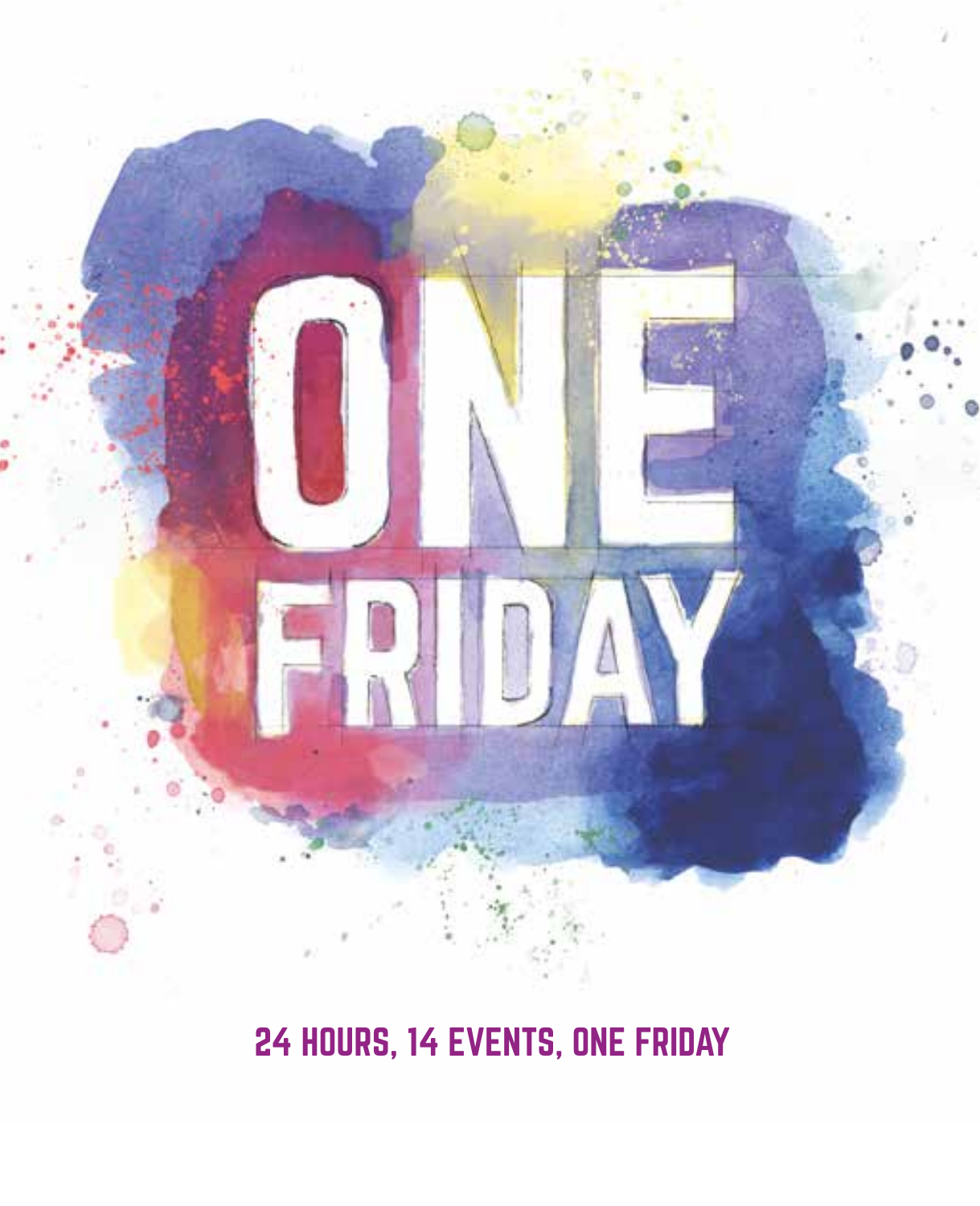

Jesus went with his disciples to the olive grove called Gethsemane, and he said, "Sit here while I go over there to pray." He took Peter and Zebedee's two sons, James and John, and he became anguished and distressed. He told them, "My soul is crushed with grief to the point of death. Stay here and keep watch with me."

He went on a little farther and bowed with his face to the ground, praying, "My Father! If it is possible, let this cup of suffering be taken away from me. Yet I want your will to be done, not mine."

Then he returned to the disciples and found them asleep. He said to Peter, "Couldn't you watch with me even one hour? Keep watch and pray, so that you will not give in to temptation. For the spirit is willing, but the body is weak!"



**Matthew 26:36-41**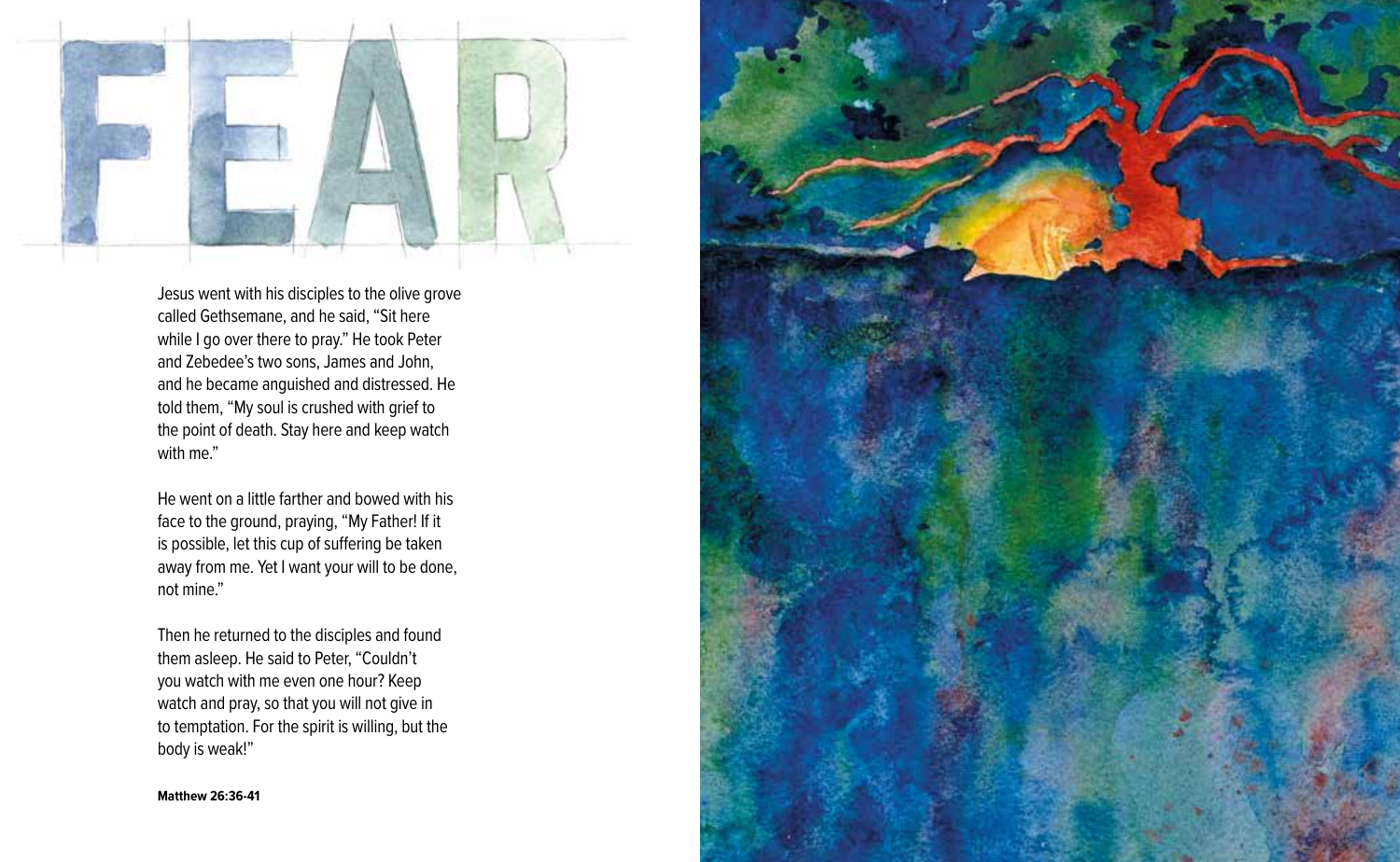Judas, one of the twelve disciples, arrived with a crowd of men armed with swords and clubs. They had been sent by the leading priests, the teachers of religious law, and the elders. The traitor, Judas, had given them a prearranged signal: "You will know which one to arrest when I greet him with a kiss. Then you can take him away under guard." As soon as they arrived, Judas walked up to Jesus. "Rabbi!" he exclaimed, and gave him the kiss.

Then the others grabbed Jesus and arrested him.

**Mark 14:43-46**

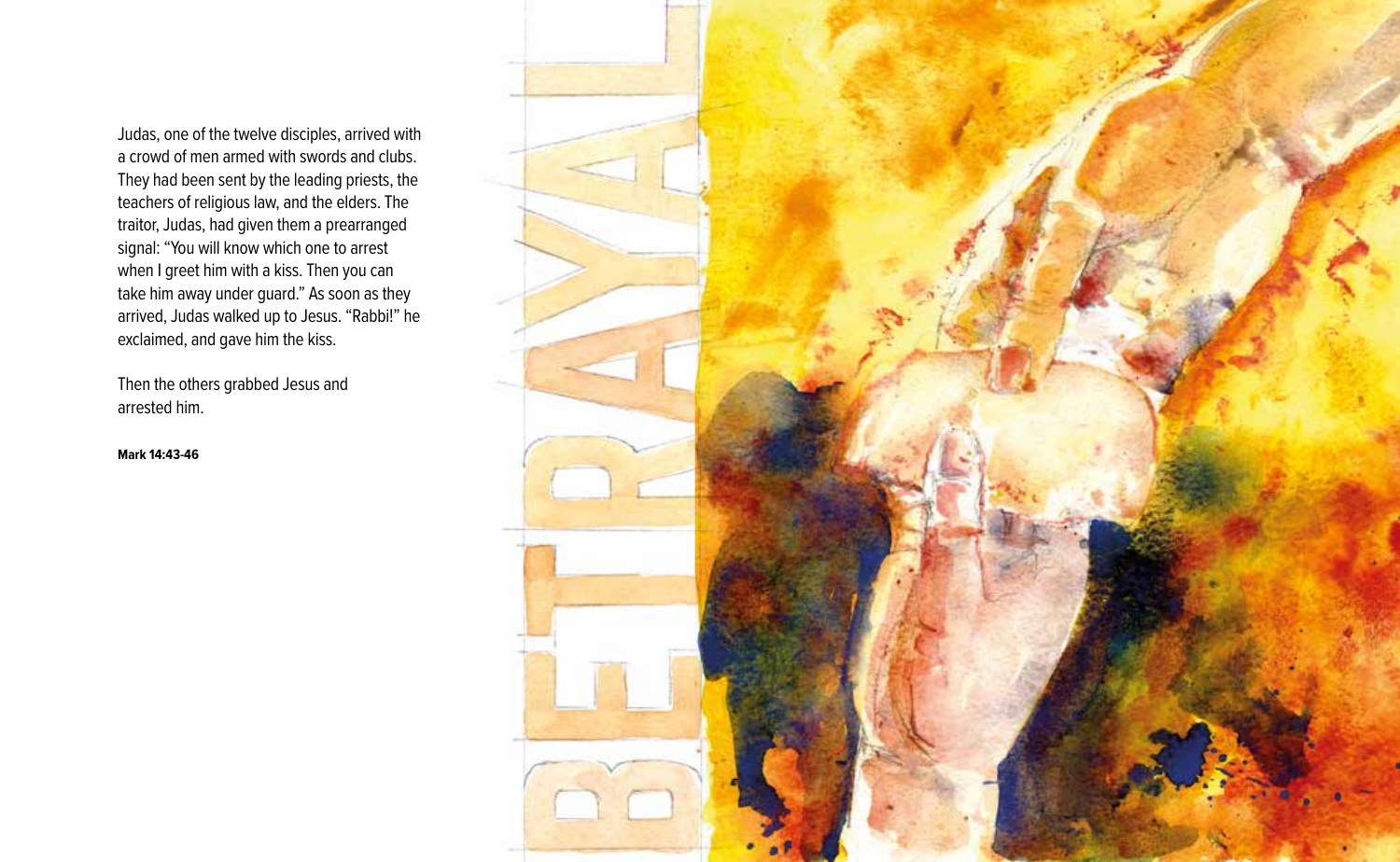

At daybreak all the elders of the people assembled, including the leading priests and the teachers of religious law. Jesus was led before this high council, and they said, "Tell us, are you the Messiah?"

But he replied, "If I tell you, you won't believe me. And if I ask you a question, you won't answer. But from now on the Son of Man will be seated in the place of power at God's right hand."

They all shouted, "So, are you claiming to be the Son of God?"

And he replied, "You say that I am."

"Why do we need other witnesses?" they said. "We ourselves heard him say it."

**Luke 22:66-71**

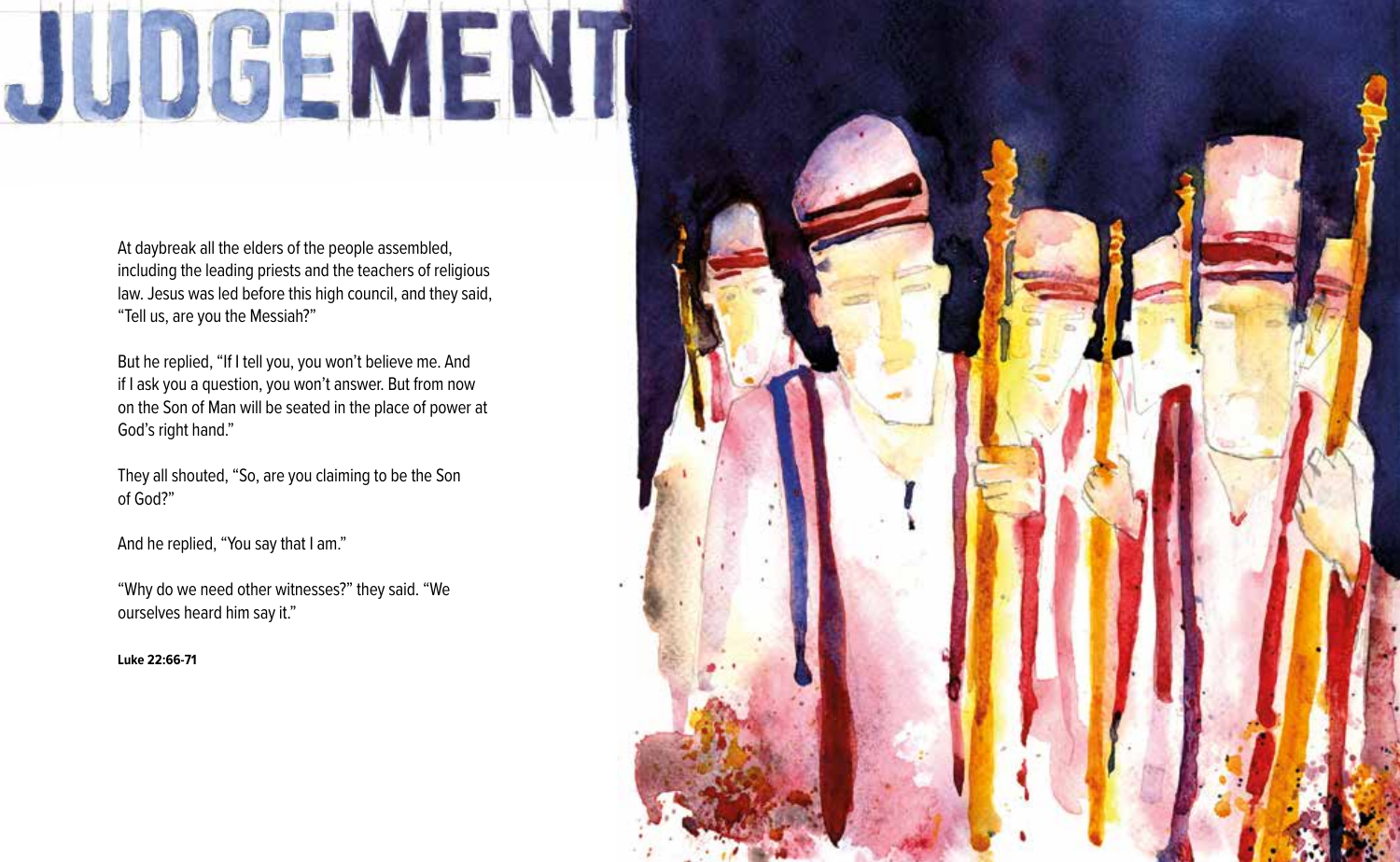

Meanwhile, Peter was sitting outside in the courtyard. A servant girl came over and said to him, "You were one of those with Jesus the Galilean." But Peter denied it in front of everyone. "I don't know what you're talking about," he said. Later, out by the gate, another servant girl noticed him and said to those standing around, "This man was with Jesus of Nazareth." Again Peter denied it, this time with an oath. "I don't even know the man," he said.

A little later some of the other bystanders came over to Peter and said, "You must be one of them; we can tell by your Galilean accent." Peter swore, "A curse on me if I'm lying—I don't know the man!" And immediately the rooster crowed.

Suddenly, Jesus' words flashed through Peter's mind: "Before the rooster crows, you will deny three times that you even know me." And he went away, weeping bitterly.

**Matthew 26:69-75**

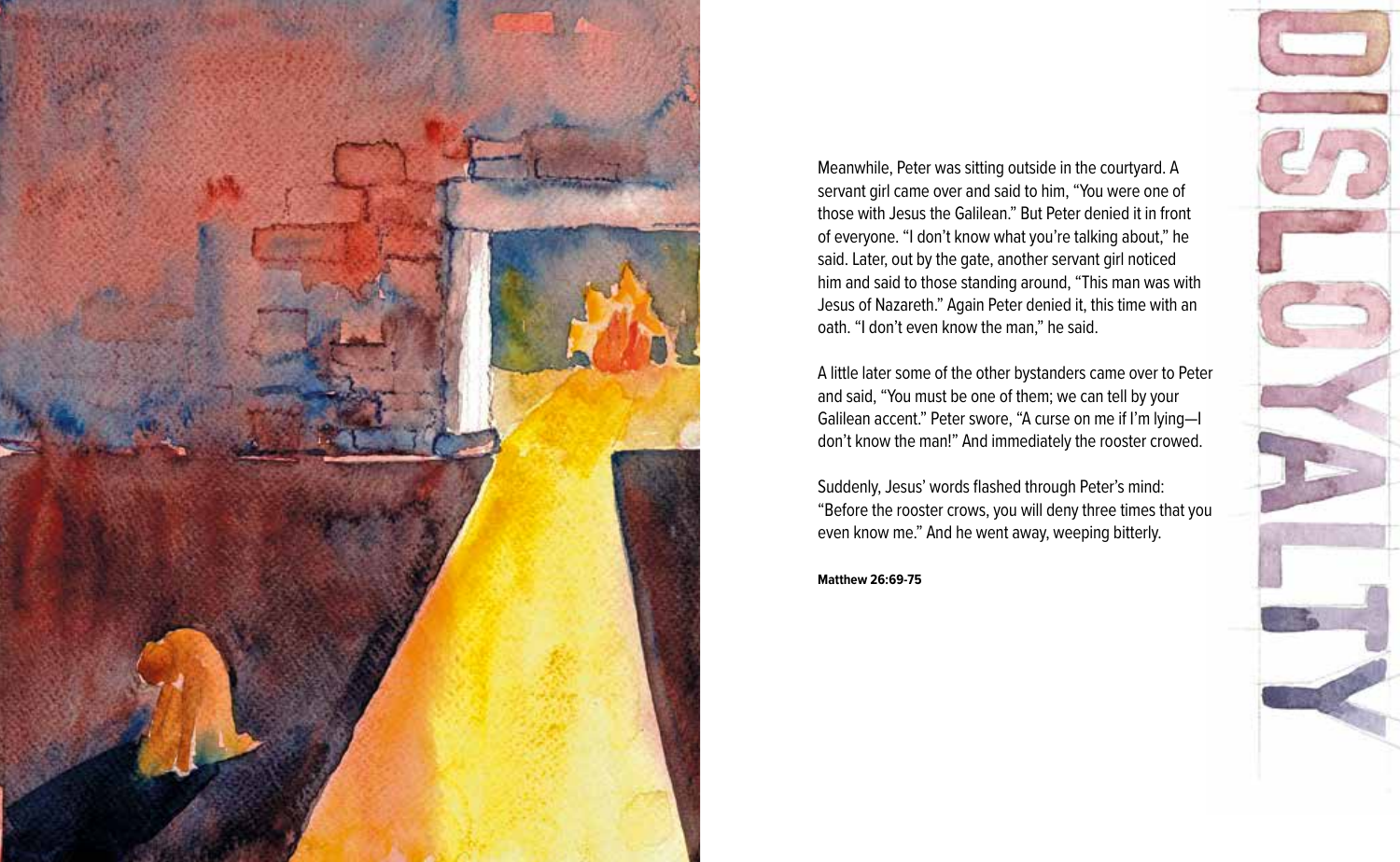Very early in the morning the leading priests, the elders, and the teachers of religious law—the entire high council—met to discuss their next step. They bound Jesus, led him away, and took him to Pilate, the Roman governor.

Pilate asked Jesus, "Are you the king of the Jews?"

Jesus replied, "You have said it."

Then the leading priests kept accusing him of many crimes, and Pilate asked him, "Aren't you going to answer them? What about all these charges they are bringing against you?" But Jesus said nothing, much to Pilate's surprise.

So to pacify the crowd, Pilate released Barabbas to them … then turned Jesus over to the Roman soldiers to be crucified.

**Mark 15:1-5,15**

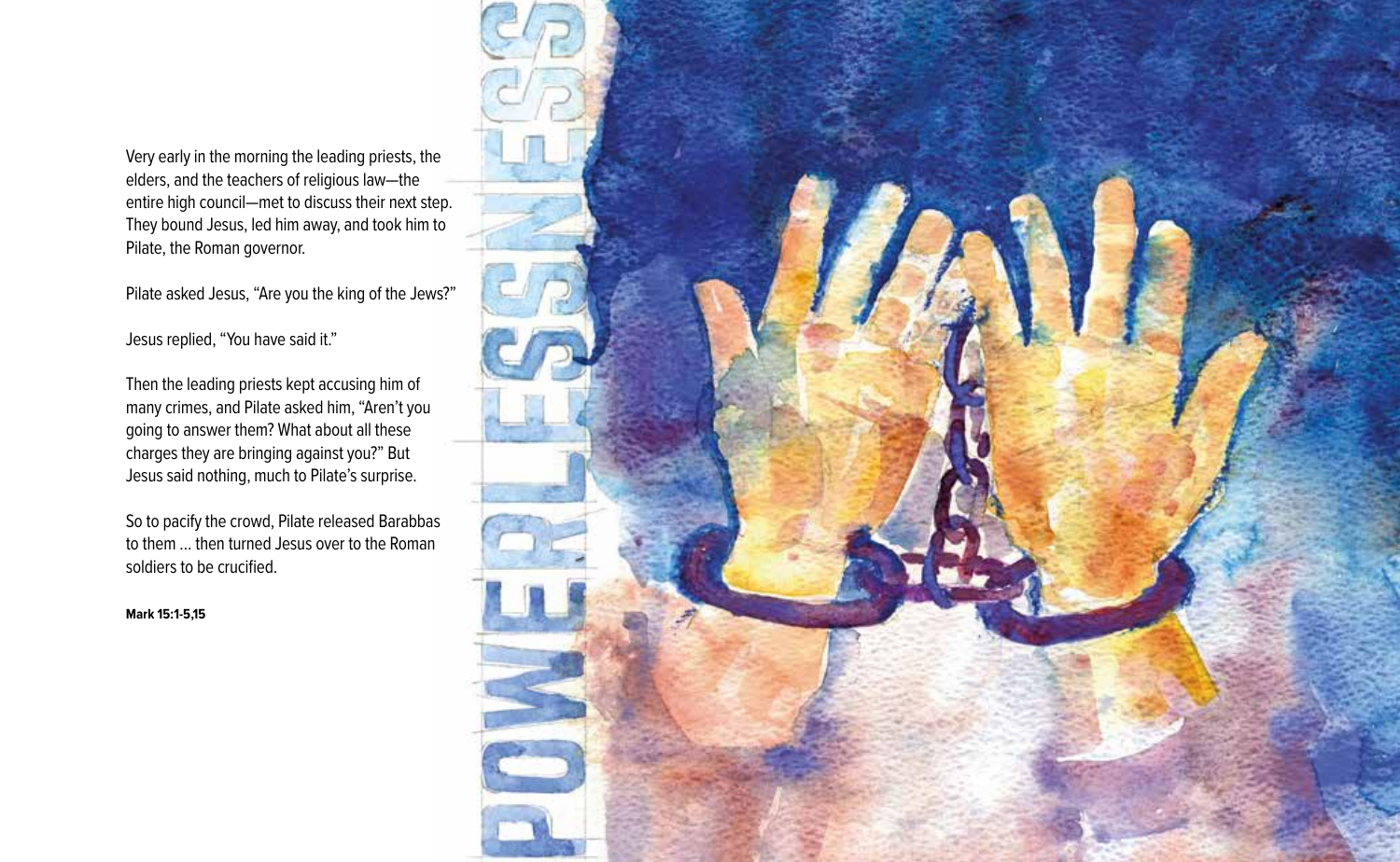

Then Pilate had Jesus flogged with a lead-tipped whip. The soldiers wove a crown of thorns and put it on his head, and they put a purple robe on him. "Hail! King of the Jews!" they mocked, as they slapped him across the face.

**John 19:1-3**

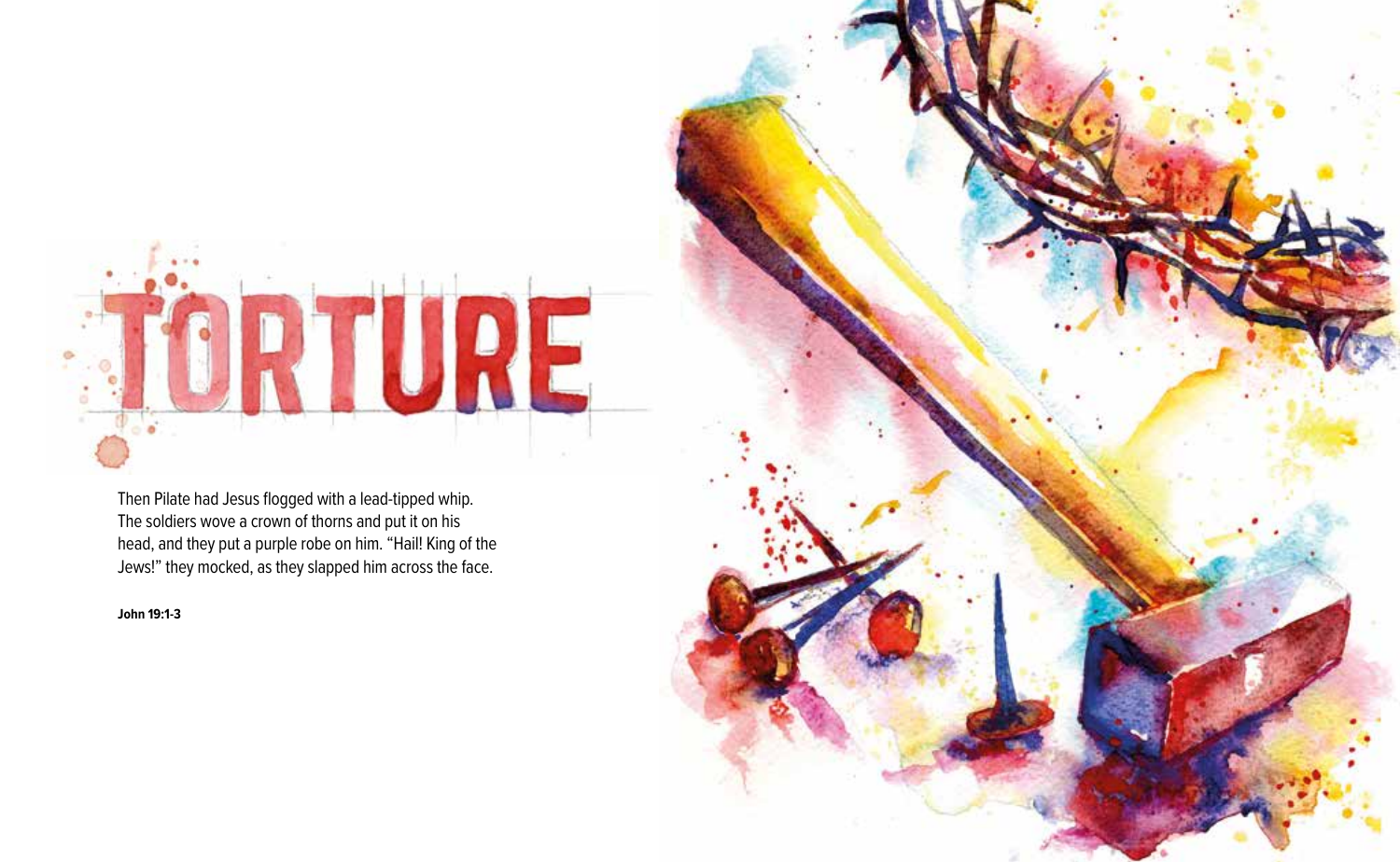When they saw him, the leading priests and Temple guards began shouting, "Crucify him! Crucify him!"

"Take him yourselves and crucify him," Pilate said. "I find him not guilty."

"Away with him," they yelled. "Away with him! Crucify him!"

"What? Crucify your king?" Pilate asked.

"We have no king but Caesar," the leading priests shouted back.

Then Pilate turned Jesus over to them to be crucified. So they took Jesus away. Carrying the cross by himself, he went to the place called Place of the Skull (in Hebrew, Golgotha).

**John 19:6,15-17**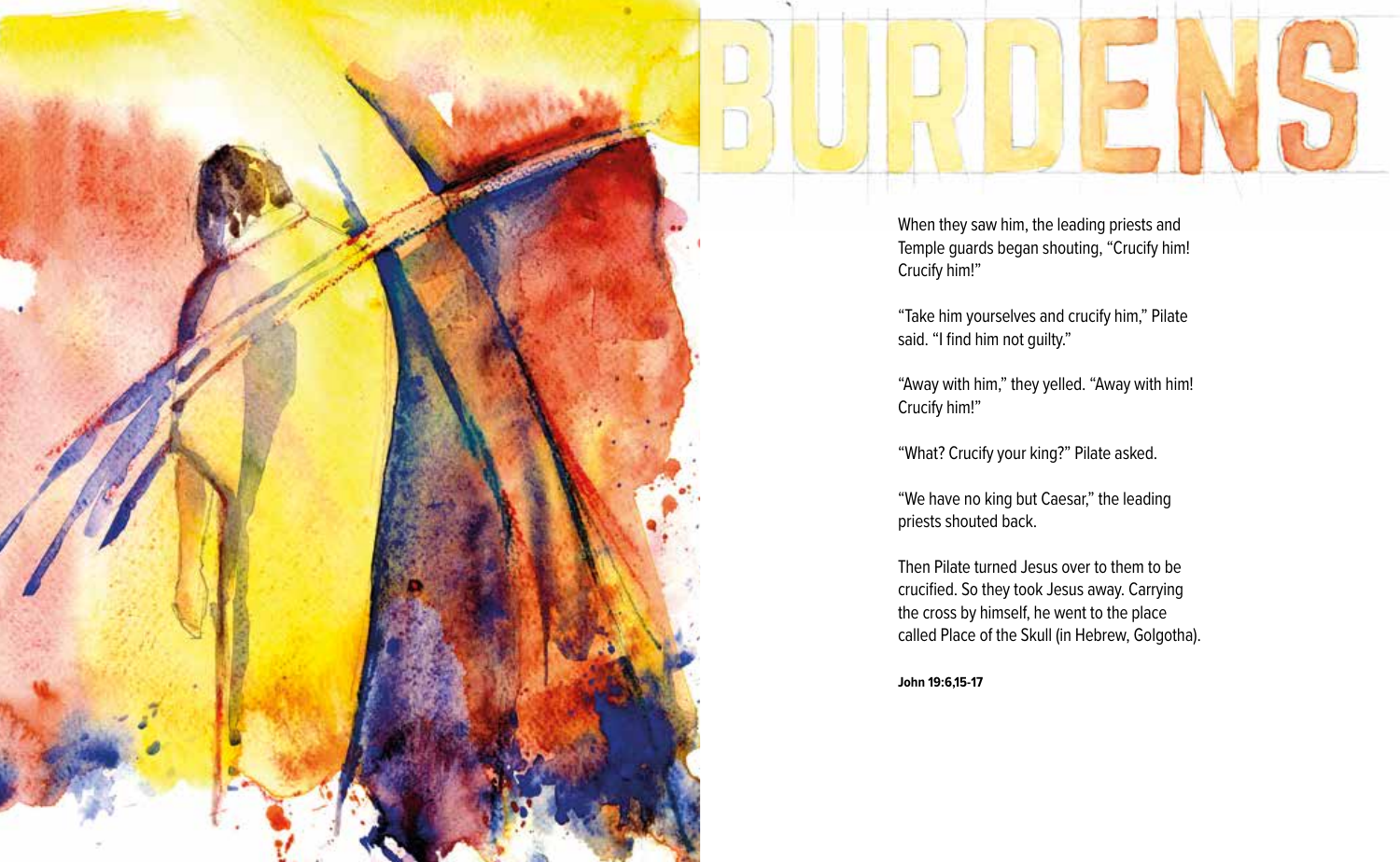A passerby named Simon, who was from Cyrene, was coming in from the countryside just then, and the soldiers forced him to carry Jesus' cross. (Simon was the father of Alexander and Rufus.)

**Mark 15:21**



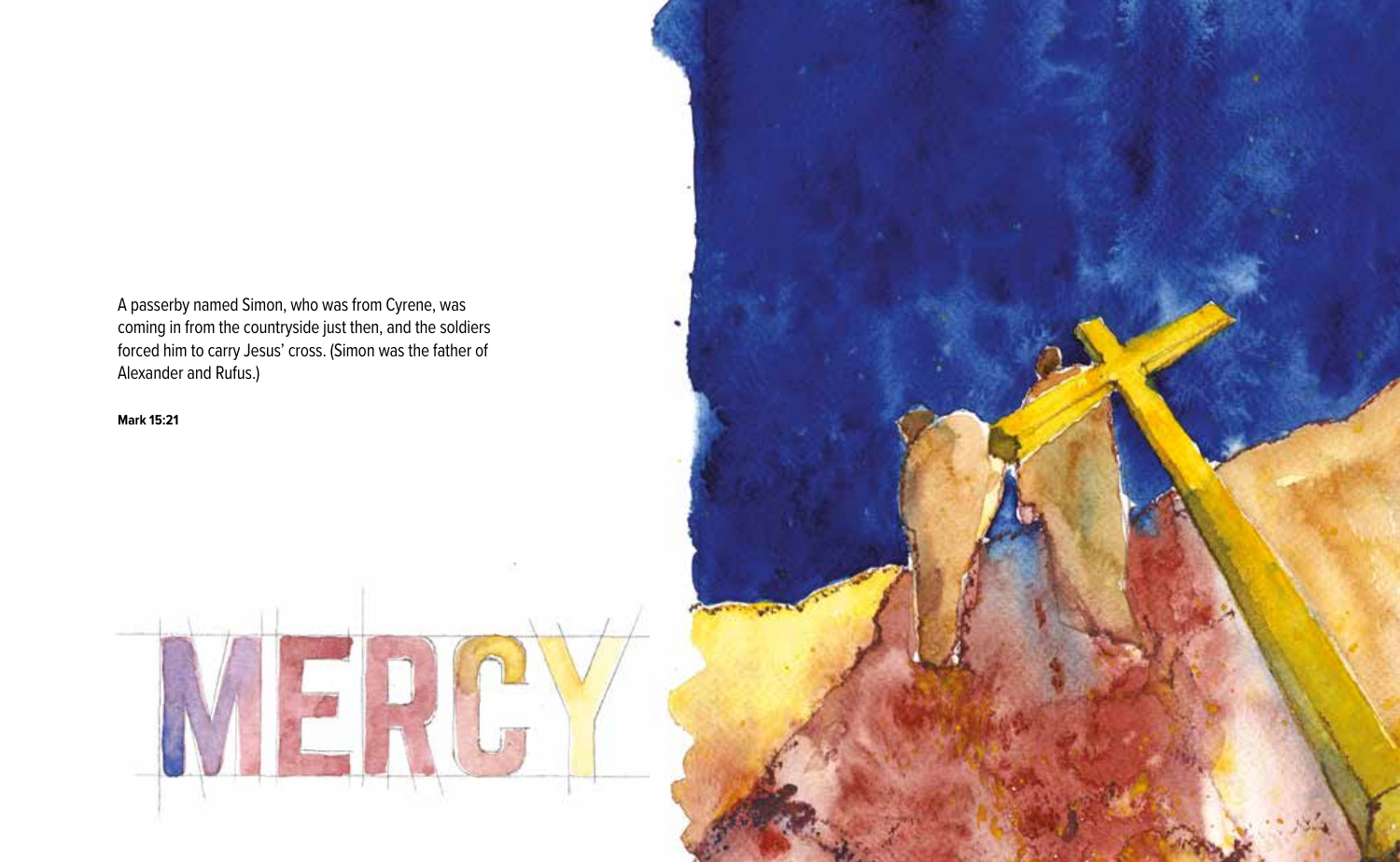

A large crowd trailed behind, including many grief-stricken women. But Jesus turned and said to them, "Daughters of Jerusalem, don't weep for me, but weep for yourselves and for your children. For the days are coming when they will say, 'Fortunate indeed are the women who are childless, the wombs that have not borne a child and the breasts that have never nursed.' People will beg the mountains, 'Fall on us,' and plead with the hills, 'Bury us.' For if these things are done when the tree is green, what will happen when it is dry?"

**Luke 23:27-31**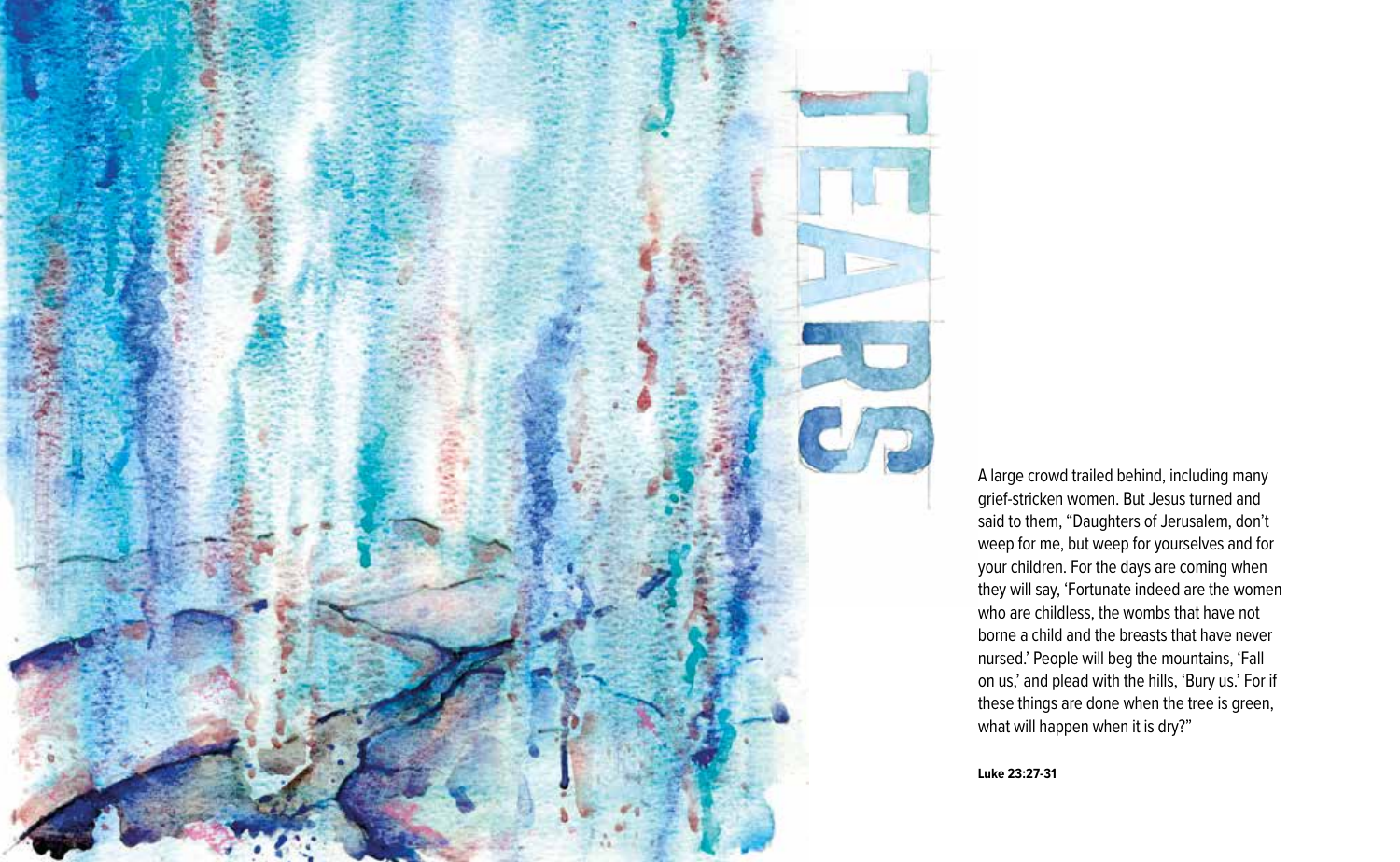

Two others, both criminals, were led out to be executed with Jesus. When they came to a place called The Skull, they nailed him to the cross. And the criminals were also crucified—one on his right and one on his left.

Jesus said, "Father, forgive them, for they don't know what they are doing."

**Luke 23:32-34**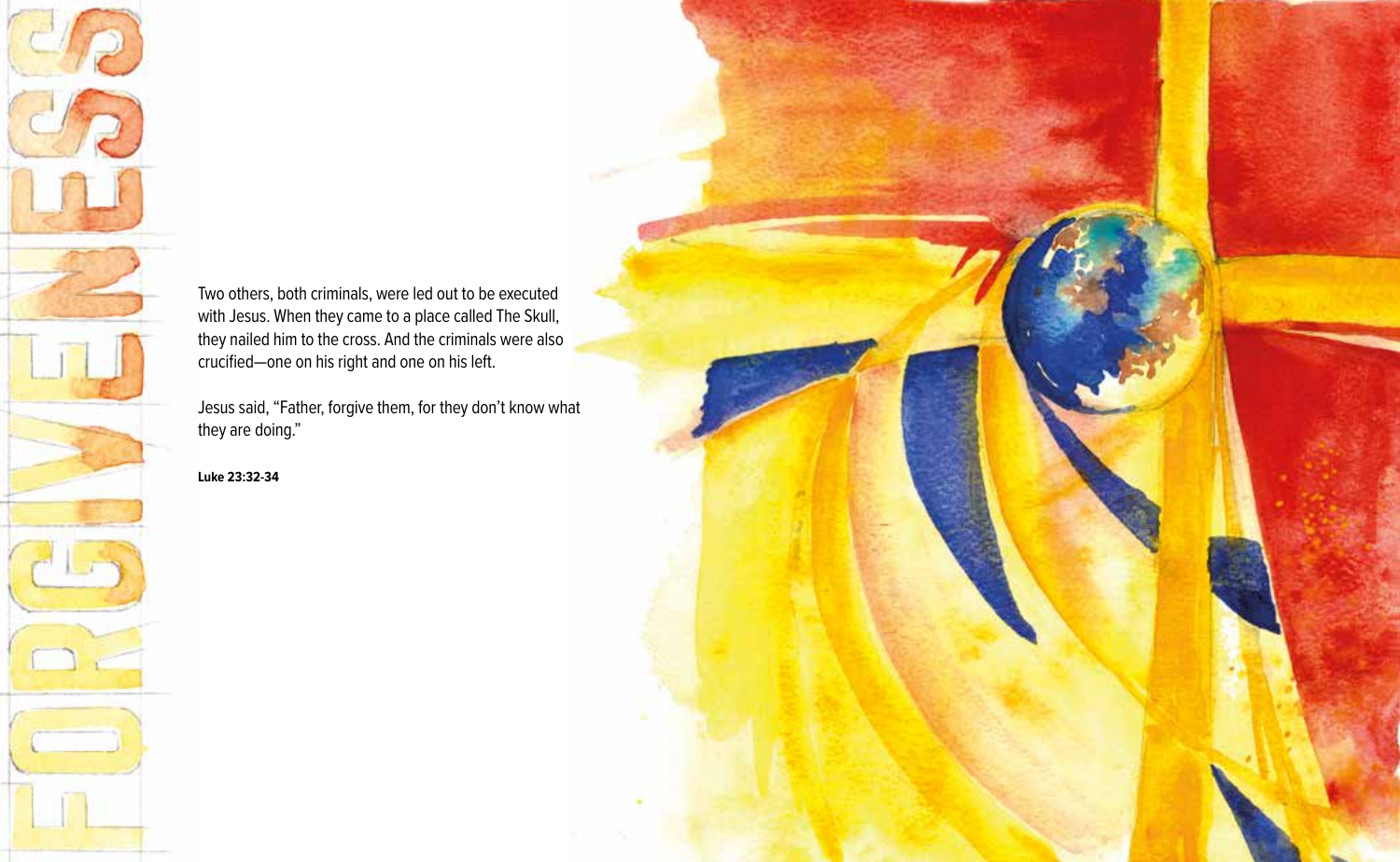

One of the criminals hanging beside him scoffed, "So you're the Messiah, are you? Prove it by saving yourself and us, too, while you're at it!"

But the other criminal protested, "Don't you fear God even when you have been sentenced to die? We deserve to die for our crimes, but this man hasn't done anything wrong." Then he said, "Jesus, remember me when you come into your Kingdom."

And Jesus replied, "I assure you, today you will be with me in paradise."

**Luke 23:39-43**

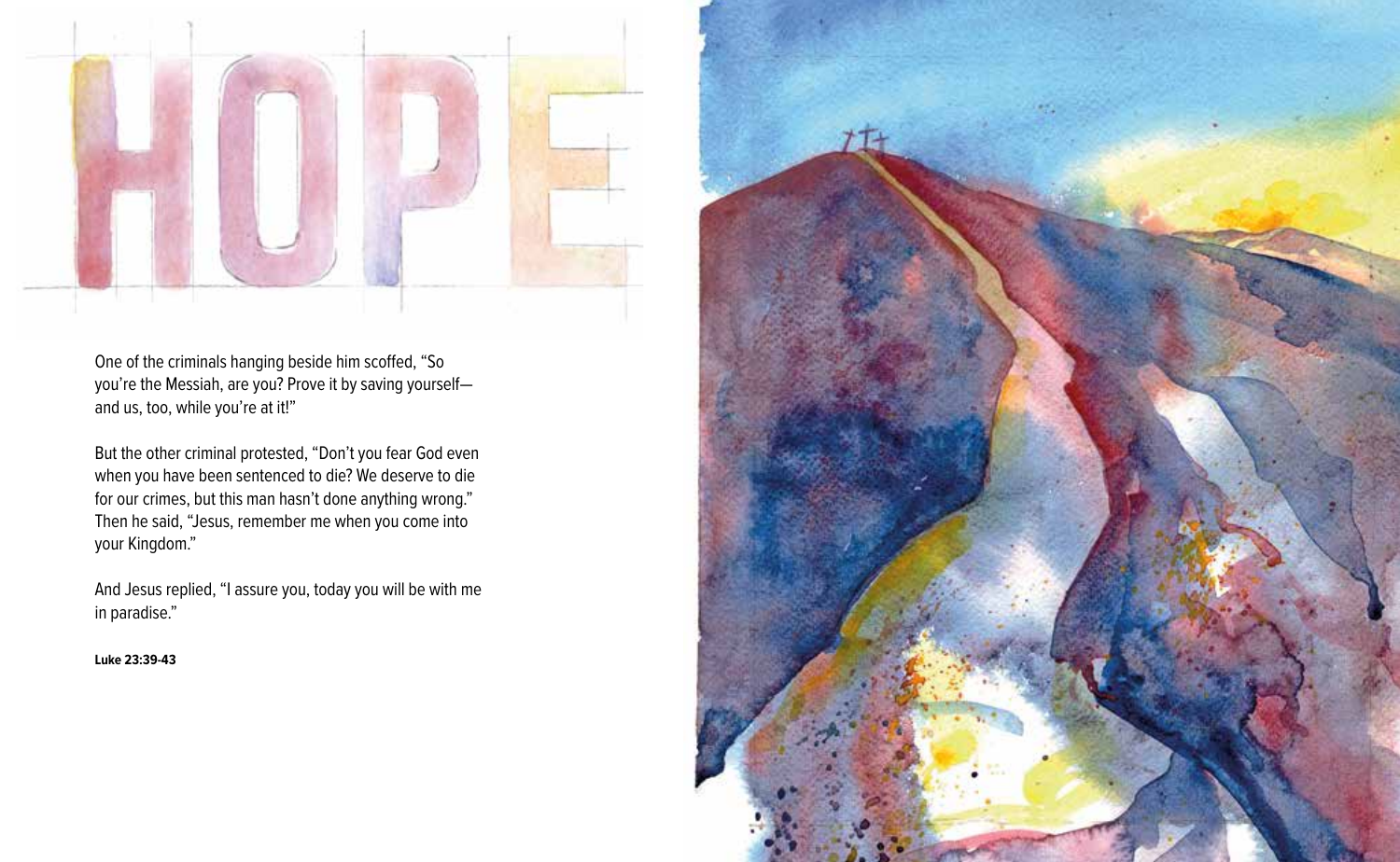

Standing near the cross were Jesus' mother, and his mother's sister, Mary (the wife of Clopas), and Mary Magdalene. When Jesus saw his mother standing there beside the disciple he loved, he said to her, "Dear woman, here is your son." And he said to this disciple, "Here is your mother." And from then on this disciple took her into his home.

**John 19:25-27**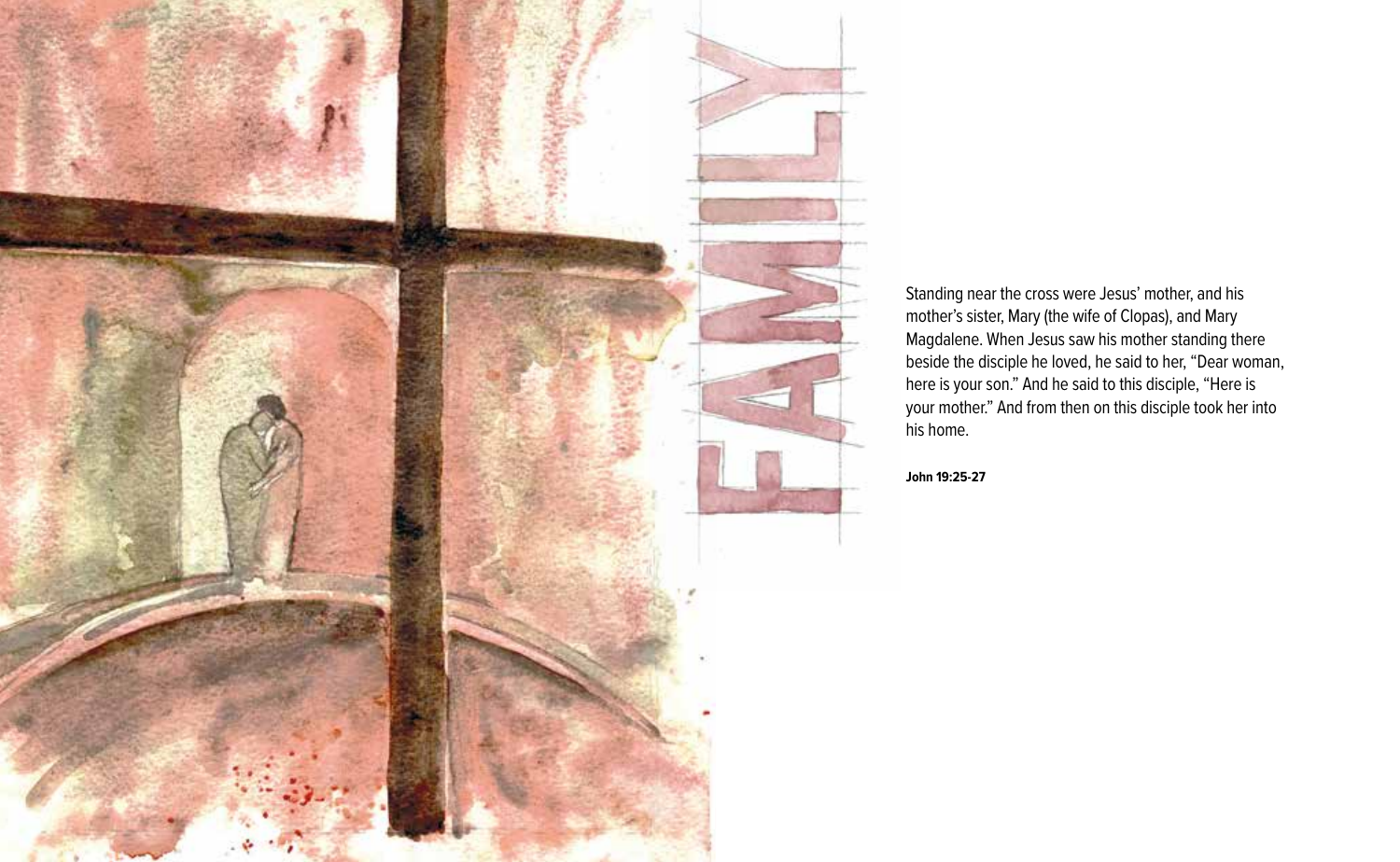

By this time it was about noon, and darkness fell across the whole land until three o'clock. The light from the sun was gone. And suddenly, the curtain in the sanctuary of the Temple was torn down the middle. Then Jesus shouted, "Father, I entrust my spirit into your hands!" And with those words he breathed his last.

**Luke 23:44-46**

## **TEATH TEATH IN THE ANNUAL PROPERTY**

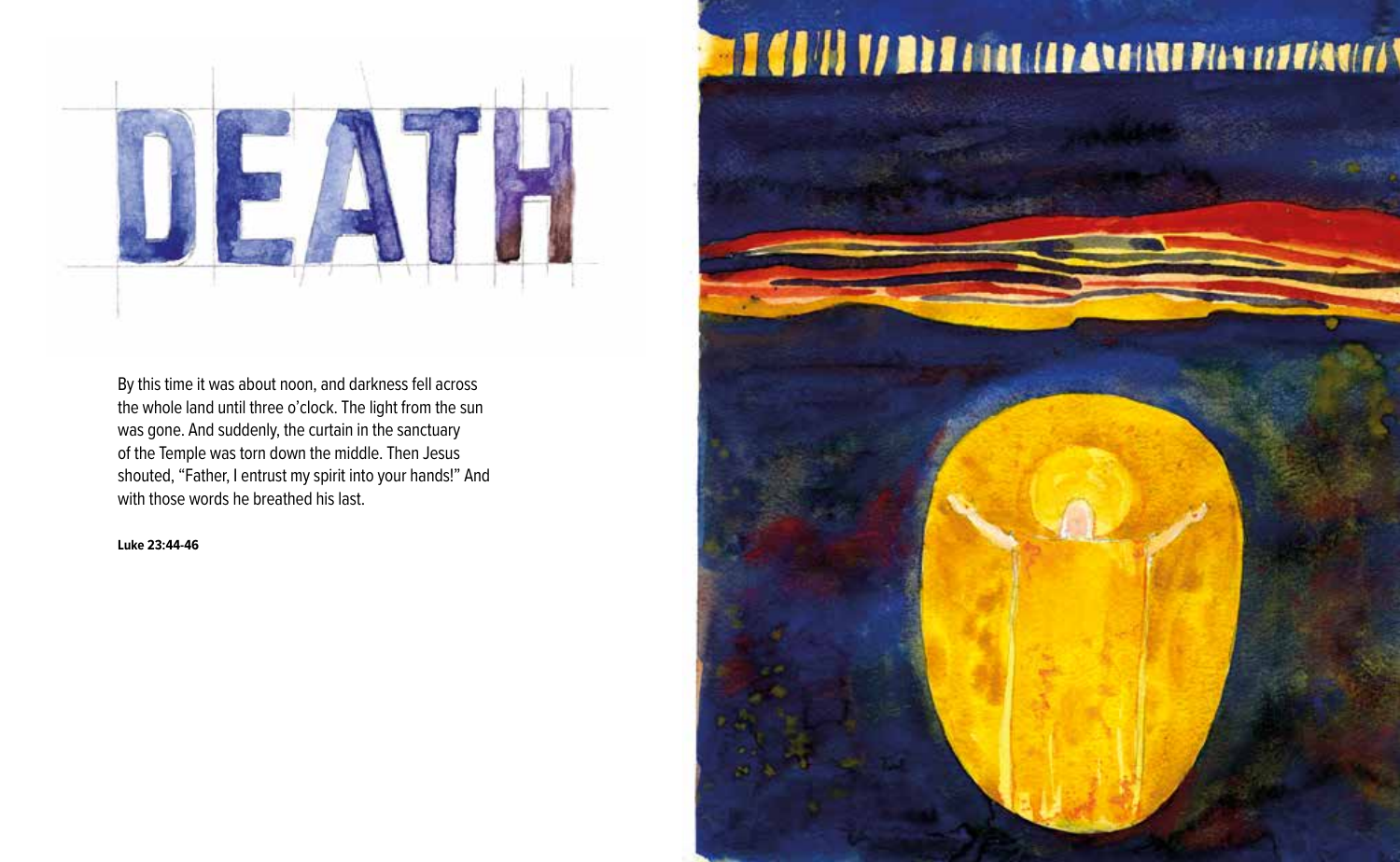As evening approached, Joseph, a rich man from Arimathea who had become a follower of Jesus, went to Pilate and asked for Jesus' body. And Pilate issued an order to release it to him. Joseph took the body and wrapped it in a long sheet of clean linen cloth. He placed it in his own new tomb, which had been carved out of the rock. Then he rolled a great stone across the entrance and left.

**Matthew 27:57-60**

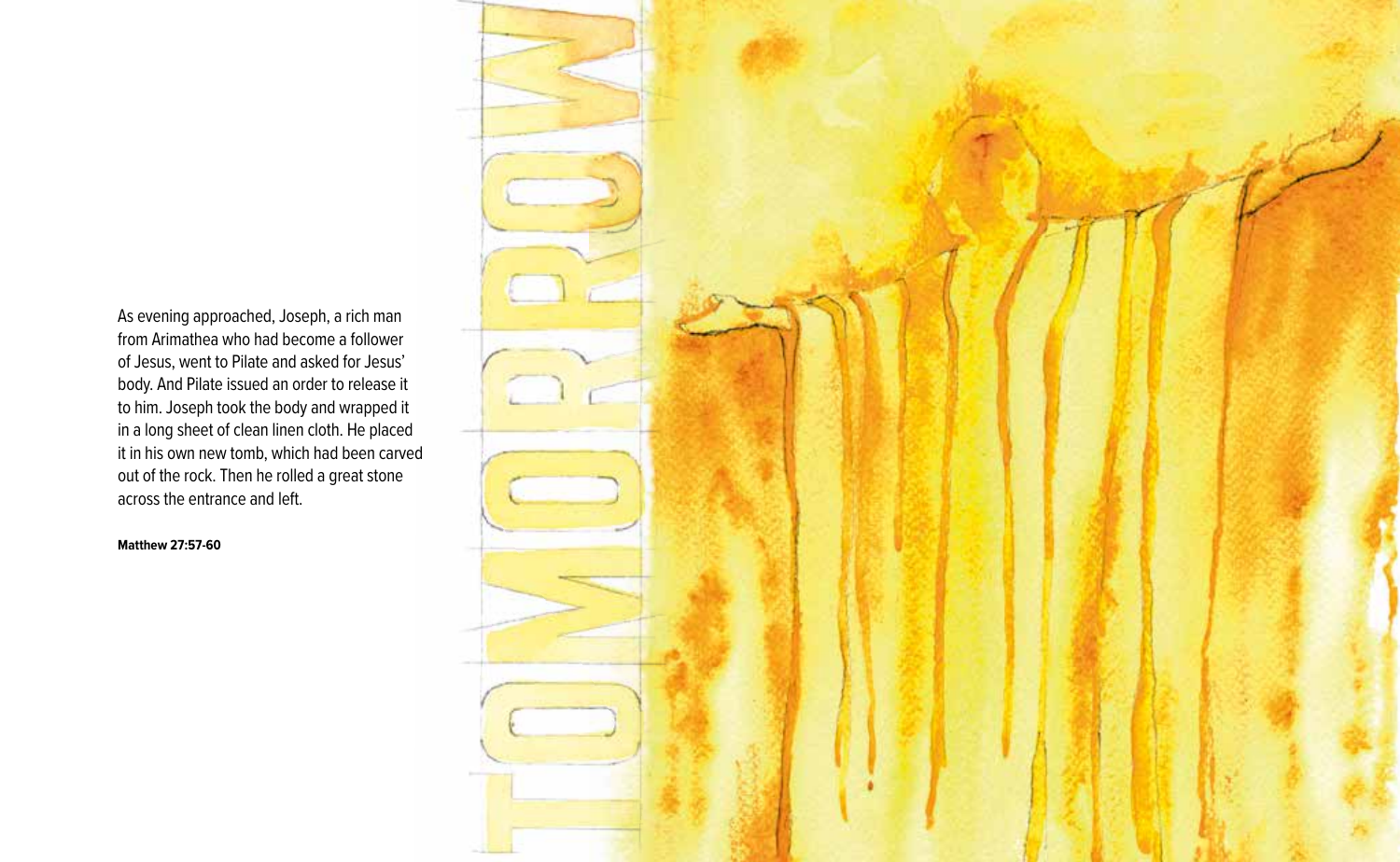## AND SO THE SAD STORY OF EASTER FRIDAY COMES TO A CLOSE.

You might wonder why we still mark the occasion all these years later. But the Easter story doesn't end on Good Friday, and it's what happens next that is all important.

Two days later, Jesus' followers discovered that Jesus had not stayed in that tomb. They met him, alive and in the flesh. Jesus overcame death, and by following him, he invites us to do the same: "I am the resurrection and the life. Those who believe in me will have life even if they die." (John 11:25 NCV)

**To find out what Easter means for you, visit a church this Easter Sunday.**

Paintings by Jenny Hawke, whose artwork is all about helping people to see the beauty and colour of faith in the world around them. **www.creativegrace.co.uk**

Unless otherwise indicated, all Scripture quotations are taken from the New Living Translation © 2013 by Tyndale House Foundation. Used by permission of Tyndale House Publishers.

Additional Scripture taken from the New Century Version © 2005, Thomas Nelson